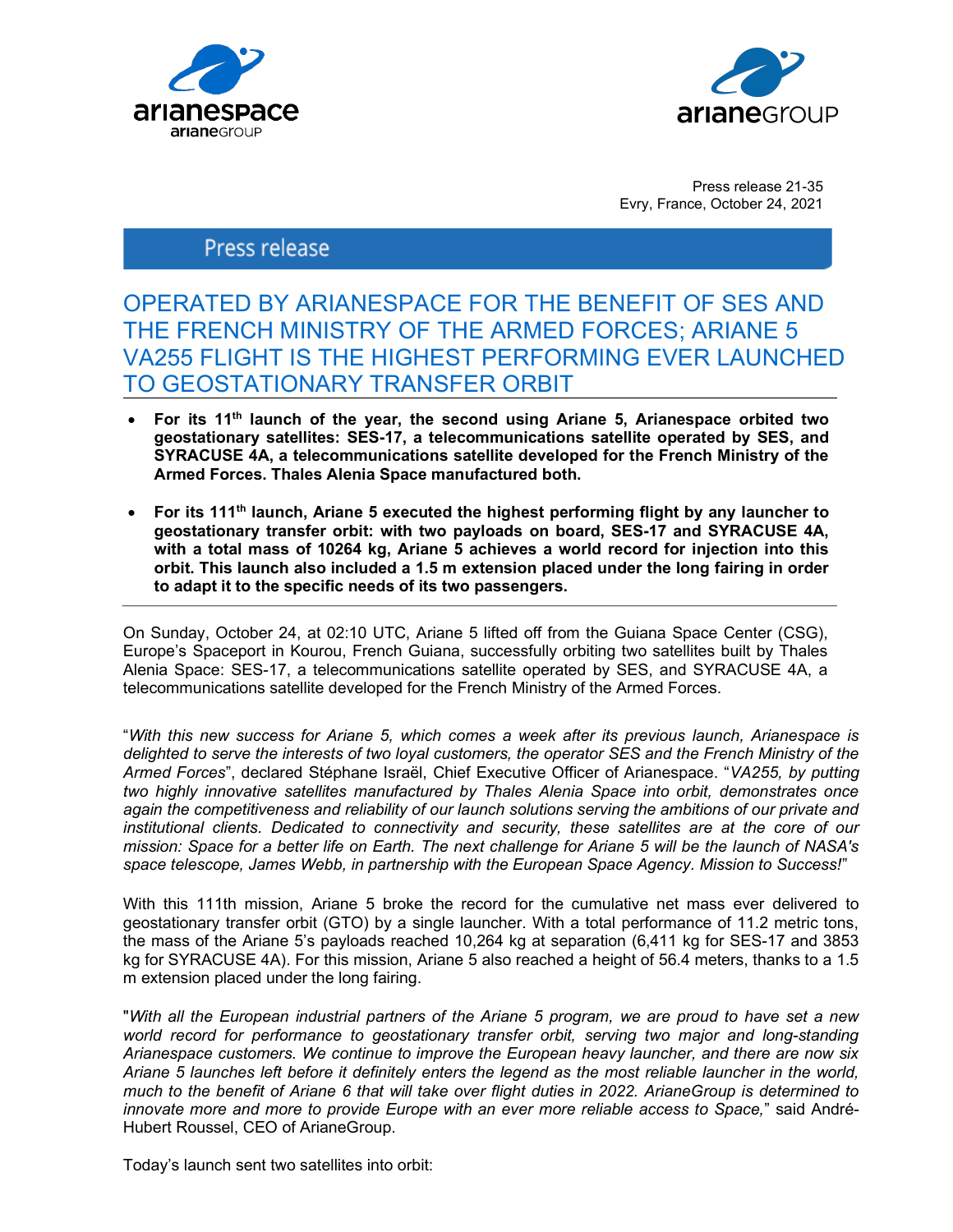SES-17: A telecommunications satellite for the Luxembourg-based operator SES that will offer excellent coverage of the Americas, the Atlantic Ocean and the Caribbean. It was designed to revolutionize in-flight connectivity for airline passengers and accelerate initiatives to bridge the digital divide. Its 200 powerful spot-beams can be dynamically allocated to match evolving customer requirements. SES-17 is also the first SES satellite to be fitted with an all-digital payload, controlled by a new-generation digital transparent processor (DTP), which will deliver unprecedented flexibility and efficiency. It was one of the largest satellites ever launched by Arianespace.

SYRACUSE 4A: This military communications satellite, commissioned by the French Armament General Directorate (DGA), will allow to connect the armed forces together when deployed. On the ground, at sea, on the air and even in space, militaries needs secured, militaries need secured and powerful communication means in order to be able to exchange information with the command center. Thanks to its state-of-the-art equipment (anti-jamming antenna and digital transparent processor, SYRACUSE 4A will guarantee a high resistance to extreme jamming methods. At the service of France's sovereignty, the satellite will also support NATO and European-led operations

SES-17 and SYRACUSE 4A will be the 164th and 165th Thales Alenia Space satellites to be launched by Arianespace.

ArianeGroup is the prime contractor in charge of the development and production of the Ariane 5 and Ariane 6 launchers. It leads an industrial network comprising more than 600 companies, including 350 small and medium-size enterprises (SME). ArianeGroup oversees the entire Ariane 5 industrial supply chain, from design studies and upgrades to production and mission-specific data and software. The supply chain encompasses equipment and structures, manufacture of the propulsion systems, stage integration, then integration of the launcher in French Guiana. ArianeGroup delivers a flight-ready vehicle on the launch pad to its subsidiary Arianespace, which operates the flight starting with liftoff on behalf of its customers.

Ariane 5 is a European Space Agency (ESA) program, conducted jointly by public institutions and industry. Ariane 5 launches are marketed and operated by Arianespace from the Guiana Space Center in Kourou, French Guiana, with support from the French space agency CNES (Centre national d'études spatiales).

## THE SES-17/SYRACUSE 4A LAUNCH AT A GLANCE

| 335th<br>Arianespace launch                                                                                                                                                                                 | 1058th and 1059th<br>satellites<br>launched<br>by<br>Arianespace                                                                                                                                                                                             | 111th<br>Ariane 5 launch from<br><b>CSG</b> | 11 <sub>th</sub><br>Arianespace launch in<br>2021                     |
|-------------------------------------------------------------------------------------------------------------------------------------------------------------------------------------------------------------|--------------------------------------------------------------------------------------------------------------------------------------------------------------------------------------------------------------------------------------------------------------|---------------------------------------------|-----------------------------------------------------------------------|
| The launch took place on<br>October 23, 2021, from<br>Ariane<br>.5<br>the<br>launch<br>complex<br>Kourou.<br><sub>in</sub><br>French Guiana at 11:10<br>pm local time (02:10 UTC<br>on Sunday, October 24). | 9:01 pm - 11:30 pm, in Washington DC, on October 23<br>10:01 pm - 00:30, in Kourou, during the night from October 23 to<br>24<br>01:01 - 03:30 UTC on October 24<br>3:01 - 5:30 am, in Paris, on October 24<br>10:01 am - 12:30 pm, in Tokyo, on October 24. |                                             | The launcher carried a total<br>payload of:<br>11,220kg.              |
| <b>86th</b> time in a row that the<br>Vulcain 2 engine operated<br>nominally                                                                                                                                | 111th time in a row that the solid boosters have operated<br>nominally                                                                                                                                                                                       |                                             | 151st time in a row that the<br>HM7B engine has operated<br>nominally |